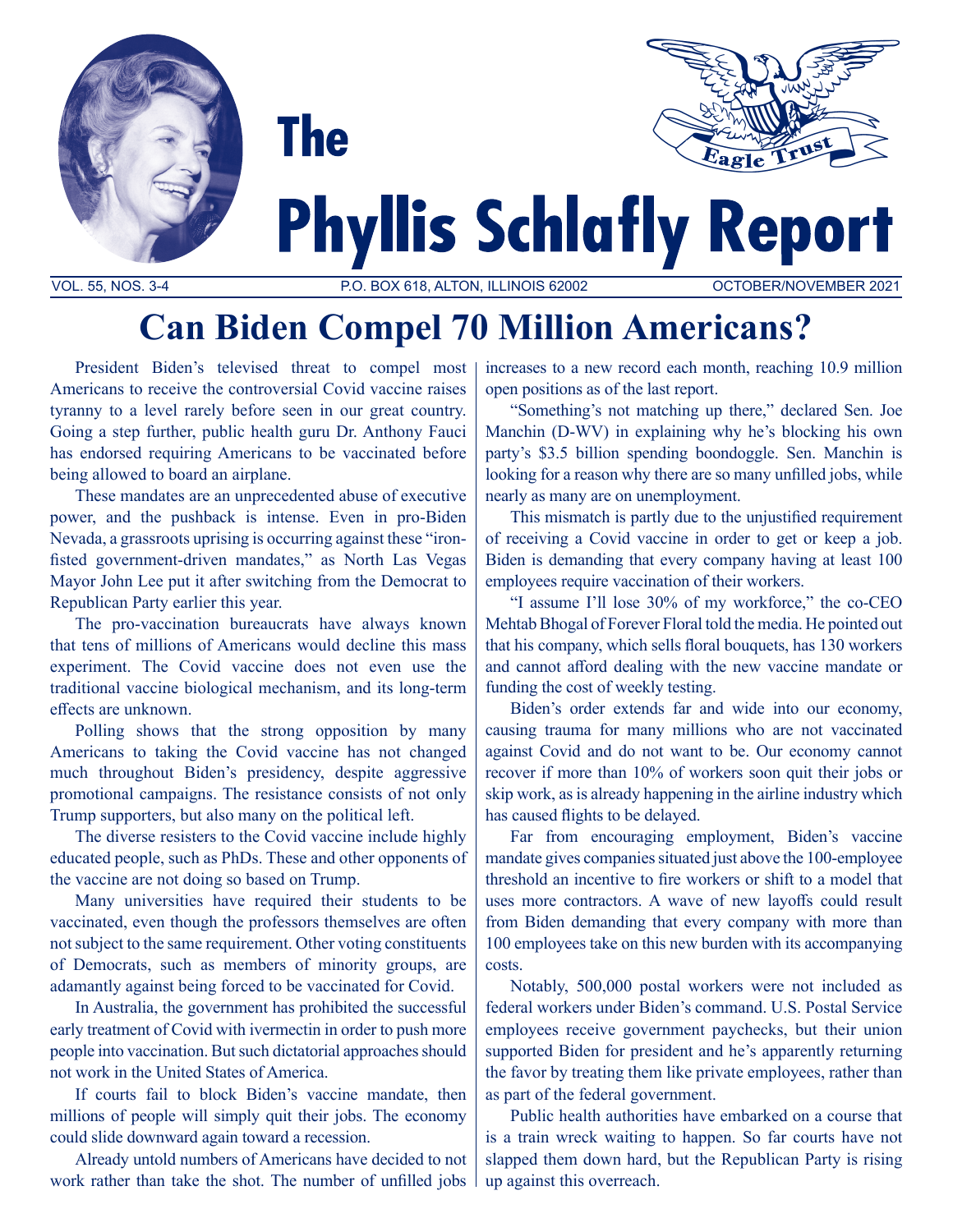Sleight-of-hand by the FDA on August 23 had the media running headlines about a so-called approval of the Pfizer Covid vaccine, when in fact the FDA did not approve it as advertised. Instead, the FDA merely approved a German vaccine called BioNTech, which is unavailable here, while extending the emergency authorization (not approval) of the Pfizer vaccine.

Court intervention has been stalled by the outdated 1905 Supreme Court decision in *Jacobson v. Massachusetts*, which allowed a state (not the United States) to require the smallpox vaccine. That decision came at a time when judges also felt there was no right to free speech by government workers, along with other rulings that have since been overruled, and the *Jacobson* precedent should no longer apply.

## **Trump Vindicated on Covid Origin**

After publishing articles that wrongly disparaged anyone who suggests that Covid-19 might be a man-made virus from China, the liberal British medical journal *Lancet* made a U-turn by publishing a new article harshly criticizing its prior ones. Closing off the inquiry into a man-made origin was wrong.

"Some unusual features of the SARS-CoV-2 genome sequence suggest that they may have resulted from genetic engineering," the new article by 16 scientists says. No pathway from bats to humans nor any plausible geographic connection between wildlife and infected humans has been identified, they note.

"More than 80,000 samples collected from Chinese wildlife sites and animal farms all proved negative," the newly published article explains.

This means another victory lap for Donald Trump. The Never-Trumpers who insisted that Trump was being antiscience were, in fact, the non-scientific ones who misled the public for more than a year.

Dr. Anthony Fauci falsely insisted in May of last year that the evidence "is very, very strongly leaning toward this could not have been artificially or deliberately manipulated." There is no credible evidence supporting Fauci's statement, as the esteemed scientists demonstrate in their recent article in *Lancet*.

Fauci should be compelled to explain the basis for his statements against a man-made origin for Covid-19, which remains an enormously important medical, historical, and political issue. Fauci repeated assertions that "everything about the stepwise evolution over time strongly indicates that [Covid-19] evolved in nature and then jumped species," which he should correct now.

CNN shouted then that "Anthony Fauci just crushed Donald Trump's theory on the origins of the coronavirus." It boasted that the "world-renowned infectious disease expert" Fauci had debunked Trump.

"The back-and-forth over where the virus originated—

and how—is simply the latest example of how Trump seeks to shape reality to fit his predetermined conclusion," CNN declared. The real problem, CNN pretended, was that Trump and his supporters do not accept science.

Medical journals and the media continued to demonize anyone who might suggest that Covid was man-made, even calling them "conspiracy theorists." *Lancet* printed articles marginalizing anyone who suggests that there was a manmade origin of this virus, allowing name-calling against their hypotheses.

But a few months ago Fauci himself began to backtrack from his prior adamant denials of the likelihood of a manmade origin to Covid. On September 17 *Lancet* finally published candid research debunking the liberals' insistence on a wildlife origin.

"There is so far no scientifically validated evidence that directly supports a natural origin," scientists led by the Frenchman Jacques van Helden wrote. As to the "no evidence" mantra that Fauci and other liberal scientists are so fond of repeating, the reality is that it was their own statements pretending there was a natural origin to Covid-19 which was without evidence.

"Although considerable evidence supports the natural origins of other outbreaks (eg, Nipah, MERS, and the 2002– 04 SARS outbreak) direct evidence for a natural origin for SARS-CoV-2 is missing," the honest group of scientists recently announced. "After 19 months of investigations, the proximal progenitor of SARS-CoV-2 is still lacking."

So it turns out that nothing scientific supported the Never-Trumpers' criticisms of Trump about the origin of Covid-19. There was no meaningful scientific basis for Fauci to say last year this virus "could not have been artificially or deliberately manipulated."

This year, long after Trump left office, Fauci contradicted himself on this issue, as he has on so many other aspects of this virus. In May of this year Fauci declared that he was "not convinced" that the origin was of natural origin and that he welcomes further investigation, but then oddly said that "certainly" experts "who've investigated it say it likely was the emergence from an animal reservoir that then infected individuals."

The *Lancet* article disproves that, too, by indicating that there is no plausible geographic origin in wildlife for the virus.

Ever since the onset of Covid, Fauci has apparently done nothing with his immense government budget to get to the truth about its origin. General Milley improperly protected China against any American military strike, while comrade Fauci protects it against political accountability for its virus.

Trump was right all along: China should be held accountable for the origin of Covid-19, and liberal attempts to attribute this to wildlife are unscientific. Government funding should end for any scientist who has impeded a vigorous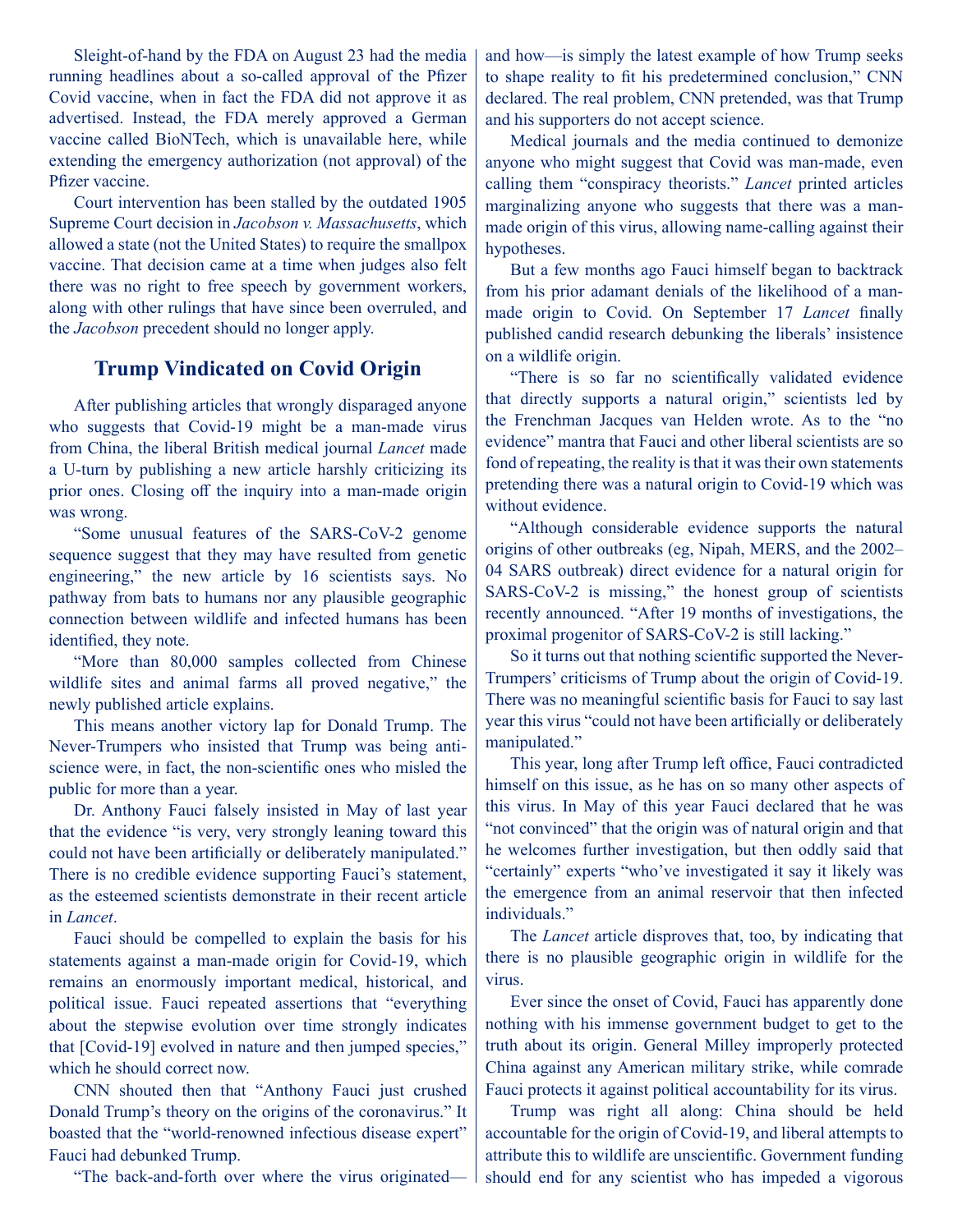investigation into the origin of this virus.

Real scientists welcome debate rather than censor it. Republicans in Congress have called on Pelosi to earnestly investigate, but predictably she has refused to do so while instead pursuing witch-hunts against Trump supporters.

Never-Trumpers will forever deny that Trump was right about Covid-19 and its origin, and everything else. Rather than Biden and Fauci coddling China, they should be demanding answers from it.

#### **"Can't Sit on the Sidelines Anymore"**

Herschel Walker jumps into the Georgia U.S. Senate race that is already one of the most-watched in the country. This seat is currently held by a Democrat based on porous voting procedures that Georgia has supposedly since fixed, and Republicans could regain a majority in the U.S. Senate by winning this seat in 2022.

Trump immediately endorsed Walker, and indeed it was Trump who vocally encouraged his longtime friend to enter this race. A former phenomenal football running back who has continued his remarkable athleticism, Walker is campaigning on the American Dream, which other Republican candidates would do well to imitate.

"I'm a kid from a small town in Georgia who lived the American Dream, and I'm ready to fight to keep that dream alive for you, too," Walker's effective new ad says. The American Dream separates Republicans from Democrats: Republicans believe in and promote it, while Democrats are cynical about it.

No one can doubt that Walker embodies the American Dream. Obese and bullied as a child, he embarked on a selfimprovement regimen that included 1,500 pushups and 2,500 to 3,500 sit-ups every day.

An old tire is an environmental blight to liberals, but to Walker it was an opportunity to increase his sprinting speed. He would fill a tire with weights to create resistance for sprinting exercises, and went from an overweight kid to an NCAA track star in the 55m and 100m dashes.

He became a sensation throughout Georgia by leading its University of Georgia Bulldogs to the national football championship in 1980, with an undefeated season. He is considered the greatest college football player ever, finishing among the top three in Heisman Trophy voting every season and winning it once.

Outspokenly Christian, when Walker ultimately joined the NFL he was victimized by the same sort of negativity and unfair bias that has also been launched at other Christians, such as Tim Tebow, Tim Brown, and Art Monk. Walker has been wrongly excluded from the NFL Hall of Fame, while the inductions of the standouts Brown and Monk were unfairly delayed.

Bible-quoting Tim Tebow left his baseball career this summer for an NFL tryout that became a sham after liberals complained about merely giving him a chance. Tebow was not allowed to play in an exhibition game on any special teams, which is necessary for assessing a player at his level, and barely a single pass was tossed to him before he was prematurely cut.

Similar sniping occurred against Walker by liberalcontrolled coaches, agents, and the media, despite how Walker had speed, strength, stamina, skill, and work ethic superior to nearly everyone else in the NFL, and Walker looks fit enough to play in the NFL today. Liberals who pull the strings in the NFL do not want to admit that an outspoken Christian was one of its best players.

Guess who alone stood up for Walker against the potshots from the NFL, after Trump's rival U.S. Football League folded? Donald Trump did.

"He's so smooth, maybe it doesn't look like he's putting out that effort," Trump spoke out in 1985 in defense of Walker, who went on to become the 12th highest career NFL yardage gainer, and number one if his USFL yardage is included. Walker has been smooth as a first-time political candidate, too.

Democrats and Never-Trump Republicans must be very worried because they are dredging up 40-year-old minor allegations against Walker which he addressed himself long ago. Anti-Trumpers are clueless if they think anyone cares about peccadillos nearly a half-century ago by a charismatic football star.

Unlike past Republican presidents, Trump is putting together a winning lineup of energetic candidates who will put America first and make it great again. He could have had an easy retirement on golf courses and in his real estate businesses, but instead he is sacrificing for the good of our country while Biden's family profits from politics.

Trump has so far endorsed about 44 candidates for elections in 2021 and 2022, and Trump is not afraid to endorse a challenger to an incumbent Republican. Roughly half of his endorsements of candidates for the U.S. Senate have been newcomers to that body, and Trump is expected to influence nearly every midterm race.

Herschel Walker declared that he "can't sit on the sidelines anymore" while Trump, like a masterful general manager of a sports team, began assembling his new political team. The playbook consists of the basic conservative principles of election integrity, less government, and pro-family.

Walker gave perhaps the finest speech at the 2020 Republican National Convention by recounting about Trump, "I watched him treat the janitors, security guards, and waiters the same way he would treat a VIP." Walker added, "he understands that they are the people who make this country run."